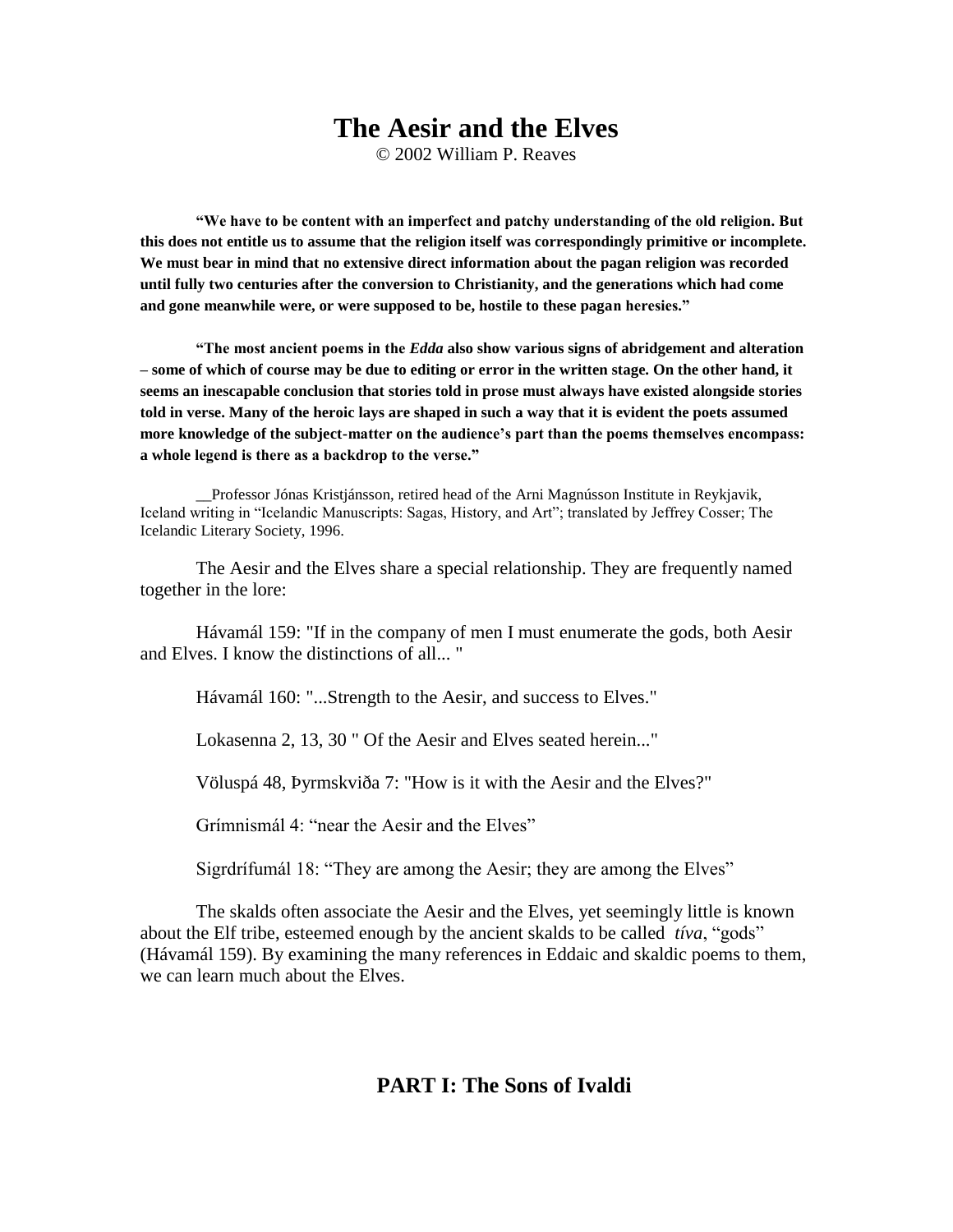In the mythic sources, we find two similar groupings of elves: the renowned artisans known as Ivaldi's Sons (*Ívaldasynir*) and the tragic artisan Völund (Wayland Smith) along with his brothers, Egil and Slagfin.

In regard to the Sons of Ivaldi, the Younger Edda contains a mythic fragment, which seeks to inform us why gold can be referred to as "Sif's hair". This is commonly recognized as the story of how Thor obtained his hammer Mjöllnir. In Skáldskaparmál 35, we are told that out of his love for mischief, Loki once cut off all of Sif's hair. And that when Thor learned of this, he threatened to break every bone in Loki's body, unless he proceeded to "black-elves" (svartálfum) and have them make hair of gold for Sif that would grow like natural hair.

First Loki visits some "dwarves" (*dverga*) called Ivaldi's Sons, who make the hair for Sif, the ship Skidbladnir for Frey, and the spear Gungnir for Odin. Afterwards, Loki wagers his head with the dwarf Brokk, that his brother Sindri (or Eitri) can not make three treasures as good as these. Although Loki tries his best to thwart their efforts, Sindri creates the boar Gullinbursti for Frey, the ring Draupnir for Odin, and the hammer Mjöllnir for Thor. Ultimately, the gods judge their work superior. But Loki, true to form, escapes his obligations and tricks the artists out of their prize: his head. Denied the right to cut off Loki's head, Brokk sews Loki's lips shut instead. We are not informed how the Sons of Ivaldi reacted to the judgment, because they were not present.

The authenticity of this myth is confirmed in part by a poetic reference found in Grímnismál, verse 43, which states:

| Ivaldi's sons       |
|---------------------|
| went in days of old |
| to form Skidbladnir |
| the best of ships,  |
| for bright Frey,    |
| Njörd's benign son. |
|                     |

The only other poetic reference to the Sons of Ivaldi appears in the Eddaic poem Hrafnagaldur Óðins, recently judged by the Icelandic scholar Jónas Kristjánsson to be an authentic part of the Eddaic canon. The poem relates a tale about the time Idunn was absent from Asgard.

Hrafnagaldur Óðins, verse 6, reads:

*Dvelur í dölum dís forvitin,*

*Yggdrasils frá aski hnigin;*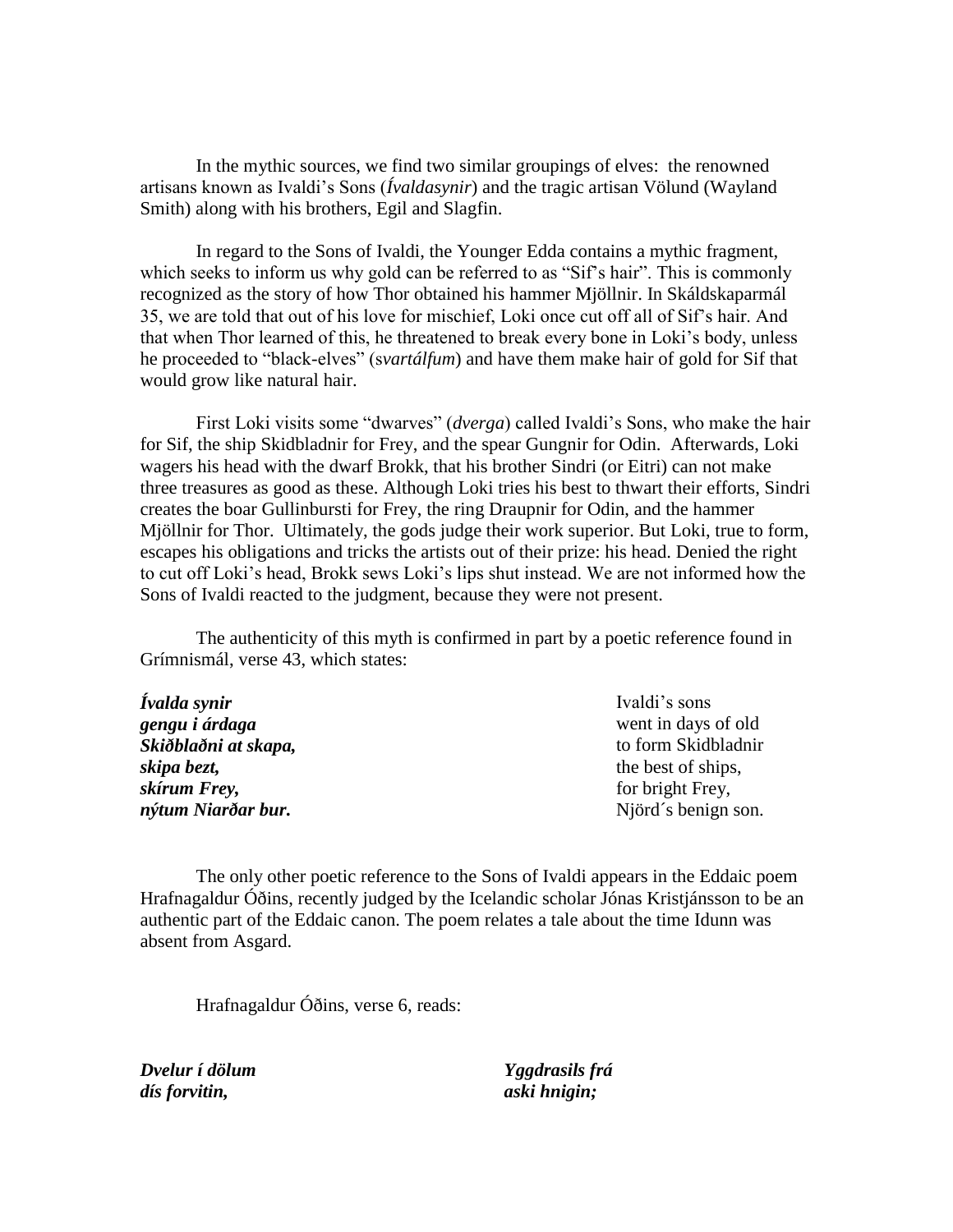*álfa ættar Iðunni hétu, Ívalds ellri ýngsta barna.*

> Dwells in dales the curious dis,

from Yggdrasil's ash descended, of elven kin, Idunn by name, Ivaldi's youngest elder child.

Here we learn Idunn is the daughter of Ivaldi. Furthermore, she is of the elven race. It is important to note that Ivaldi had two sets of children, a younger set and an older set. Idunn is the youngest of the first (i.e. the older) set. Since they have the same father, it is logical to conclude that these sets of children had different mothers. Thus Idunn is either the sister or half-sister of the famous artisans, the Sons of Ivaldi.

That they are called elves should not be considered a contradiction. In Skáldskaparmál, as we have seen, they are referred to both as *svartálfar* and as *dvergar*. And in this regard, we should remember that Völuspá's dwarf-list contains the names of several elves: Alfr, Gandalf, Vindalf, etc. Apparently, these distinctions are not as clearcut as we have come to believe.

The sources have nothing more to say about Ivaldi's sons. However in regard to the name Ivaldi, we find two parallel forms that may be of significance: Ölvaldi and Allvaldi.

In Skáldskaparmál 4, we learn that Ölvaldi has 3 sons: Thjazi, Idi, and Gang. . (A parallel trio of names appears in a poetic source, the Grotto-song, verse 9: Thjazi, Idi, and Aurnir.) This Thjazi, we are told, is the same being that once kidnapped Idunn along with her apples of rejuvenation. Similarly, in Hárbardsljóð 19, the father of the giant of whose eyes Thor made stars is called Allvaldi. Thus Ölvaldi and Allvaldi are variant forms of the same name. And since we find this name in at least two forms, we should consider the possibility that there are other forms as well. What these names have in common is the suffix –*valdi*. Thus, perhaps, Ivaldi also belongs to this group. But do the sources give us any indication that the sons of Ölvaldi-Allvaldi are smiths, like Ivaldi's sons are?

Following the tale of Idunn's abduction, Snorri tells a curious story about the Sons of Ölvaldi. He says that after their father's death, Thjazi and his brothers divided his gold among them, taking equal shares of it in their mouth. Thus gold may be referred to as the speech of these giants. As proof of this, we find two kennings for gold in the partially preserved ancient poem *Bjarkamál in fornu*, quoted in Skáldskaparmál 45. They are *Thjaza thingskil*, "Thjazi's testimony", and *Iðja glysmál*, "Idi's shining speech".

Examining these kennings, we have good reason to doubt the veracity of Snorri's explanation. It almost seems as if it were made up on the spot to explain the kennings for gold, *Thjaza thingskil* and *Iðja glysmál*. More and more, scholars are recognizing that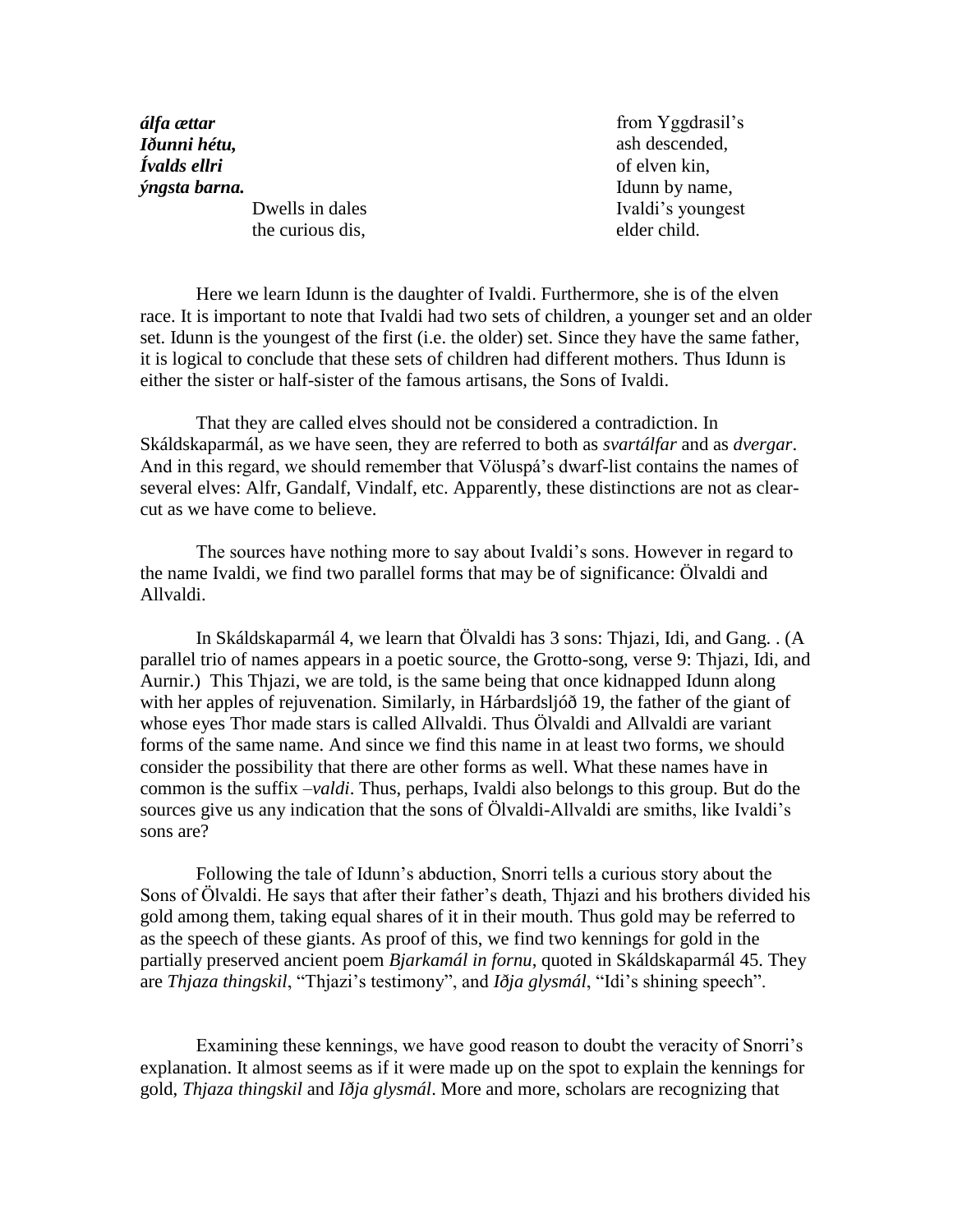Snorri created stories such as this to explain obscure passages in the older poems. Here we find this quick explanation grafted onto the end of the story of Thjazi and Idunn. Thus it bears closer examination.

*Thingskil* properly refers to testimony before a court (i.e. a "Thing"). Anthony Faulkes defines it as "assembly business", "assembly declarations" ("Skáldskaparmál: Glossary and Index of Names"). Why would gold be designated as "Thjazi's testimony before a Thing"? Do we know of any mythic circumstance in which golden works of art, made by Thjazi, serve as testimony in a court case?

If Ölvaldi-Allvaldi's son Thjazi, is also one of Ivaldi's sons, then the answer is yes. In the contest of the artists described above, the Sons of Ivaldi were not present, when their works were judged before a tribunal of the gods. Their golden works of art were mute testimony of their skill as artisans. Because Ivaldi's sons were not present to speak for themselves, their work figuratively spoke for them. If Thjazi and Idi, Ölvaldi-Allvaldi's sons, were considered identical to Ivaldi's sons, then the kennings *Thjaza thingskil*, Thjazi's testimony, as well as *Iðja glysmál*, "Idi's shining speech" find their natural explanation. That gold which was held in the mouth should be referred to as *thingskil* is improbable.

From the analysis of the names Ivaldi, Ölvaldi, and Allvaldi found in scattered fragments, shown in part above, it is becoming clearer that Idunn and Thjazi were probably regarded as half-brother and sister by the Eddaic poets. So, with this tentative conclusion, let's examine the tale of Idunn and Thjazi.

In Skáldskaparmál 56, which uses the skaldic poem Haustlöng as its guide, we learn that one day when Odin, Loki, and Hoenir, are out wandering (the reason for their journey is not stated), they meet the giant Thjazi, sitting in a nearby tree cloaked in eagleguise. The gods have killed one of his herd, a *tálhreinn*, "decoy-reindeer", and are attempting to roast it, but magic prevents the meat from cooking. Only when they agree to share their meal with Thjazi does the meat cook. However, before they can eat it, the eagle swoops down and consumes all the meat. In anger, Loki picks up a conveniently placed rod and strikes the eagle across the back. To Loki's chagrin, the rod sticks to the eagle's back, and to his hands. He cannot let it loose. In an instant, the eagle flies off dragging Loki over rocks and trees. When he is able, Loki pleads for mercy and the eagle agrees to release him on the condition that he lure Idunn from Asgard. Loki agrees to this condition and is set free.

Sometime later, Loki lies to Idunn, telling her that he has discovered apples comparable to hers outside Asgard. When they go to investigate, Thjazi promptly abducts Idunn. Apparently many years pass, as the gods grow old, without her apples to restore their youth.. When they are quite aged, they compel Loki to return Idunn to them. Using Freyja's falcon-guise, he enters Thjazi's gard, changes Idunn into a nut and takes flight with her. Clad in eagle-guise, Thjazi follows and is burnt on Asgard's wall. Sometime thereafter, Thjazi's daughter Skadi comes to Asgard demanding wergild for her father's death. The gods appease her by allowing her to choose a husband from their number.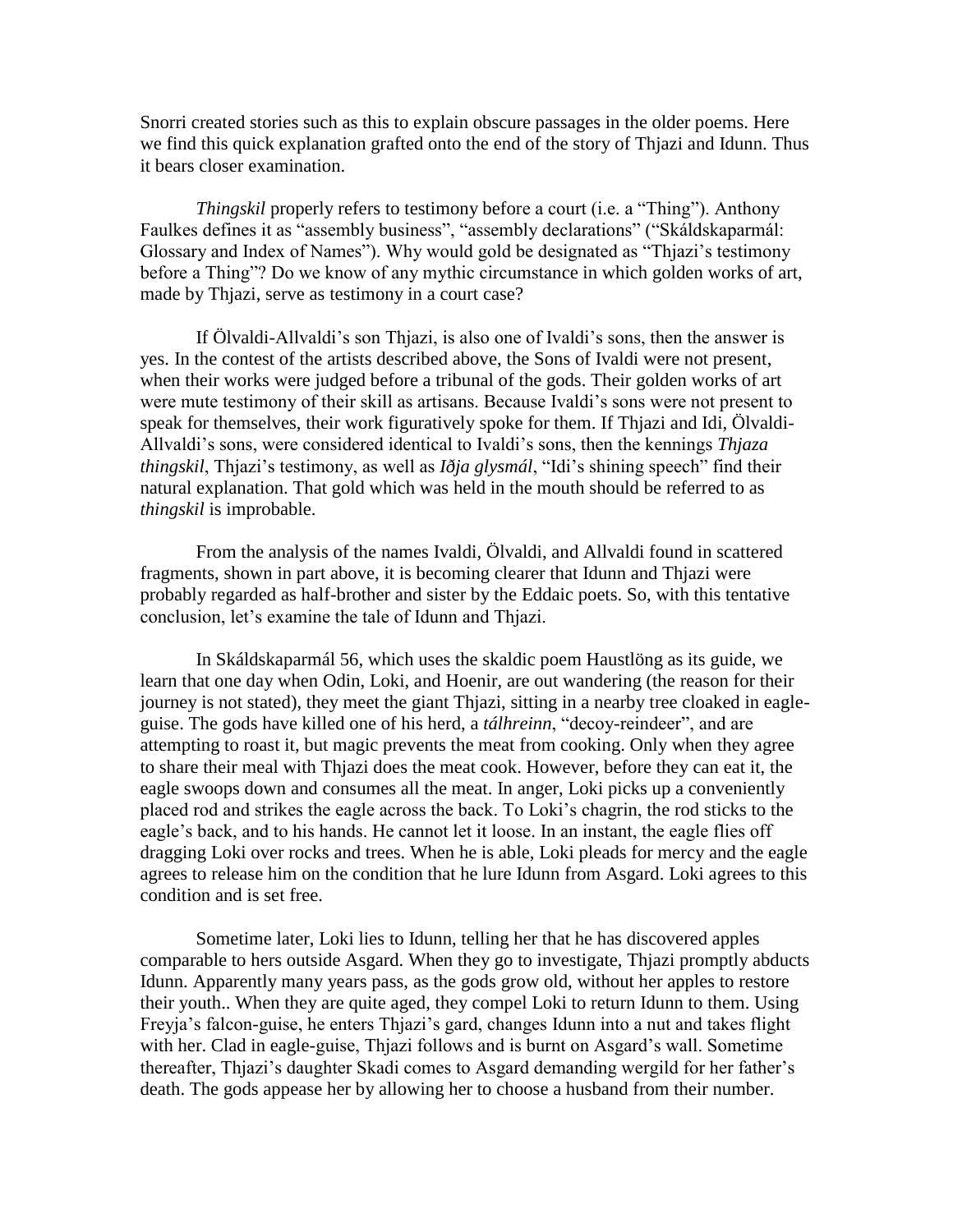In this story we find Idunn, Ivaldi's daughter, closely associated with Thjazi, Ölvaldi-Allvaldi's son. This cannot be coincidence. Since the Younger Edda does not inform us of any consequences following the judgment on the artists, we have assumed there were none. But now, when we recognize Ölvaldi-Allvaldi's son Thjazi as one of the Sons of Ivaldi, these two mythic fragments come together like broken shards of a shattered urn, and these two seemingly independent mythic fragments reveal scenes of a larger picture:

1) The Sons of Ivaldi (Thjazi, Idi, and Gang-Aurnir) have been deeply insulted by the judgment on their work, which they had given freely to the gods.

2) Odin, Hoenir, and Loki visit their realm, perhaps to appease them. Since the Sons of Ivaldi were not present at the judgment, the gods must travel to their home. Before they arrive, they are met and intercepted by Thjazi. Loki in particular, as the instigator of the contest of the artists, is the target of Thjazi's wrath. Thjazi treats him badly dragging him over trees and rocks.

3) Thjazi wants Idunn, his sister and her golden apples, most probably a product of his magic forge, away from the gods. With this in mind, we should note the plentiful magic implements in this tale: the feather-cloak, the adhesive rod, the decoy-reindeer, and the oven that will not cook. These may be regarded as products of the Ivaldi sons' art.

That the heathen skalds regarded Ivaldi's sons as identical to Ölvaldi-Allvaldi's sons, should now be apparent. But before we regard it as conclusive, let us ask: Is this corroborated by any other source?

For the sake of simplicity, I will cite just one. In Lokasenna 17, Loki insults Idunn by saying:

| Þegi þú, Iðunn           | "Shut up, Idunn!"           |
|--------------------------|-----------------------------|
| þik kveð eg allra kvenna | of all women I declare you  |
| vergjarnasta vera,       | to be the most fond of men, |
| sízt arma þína           | since you laid your arms,   |
| lagðir íturþvegna        | carefully washed,           |
| um þinn bróðurbana.      | around your brother's bane" |

Here Loki accuses Idunn of embracing her brother's killer. The identity of Idunn's brother has long befuddled the scholars, whose theories range from the mundane to the fanciful. John Lindow simply says that "the identity of her brother and the killer remain unknown." ("Handbook of Norse Mythology") while, Ursula Dronke in her "Poetic Edda Volume II" (pg. 359), remarks: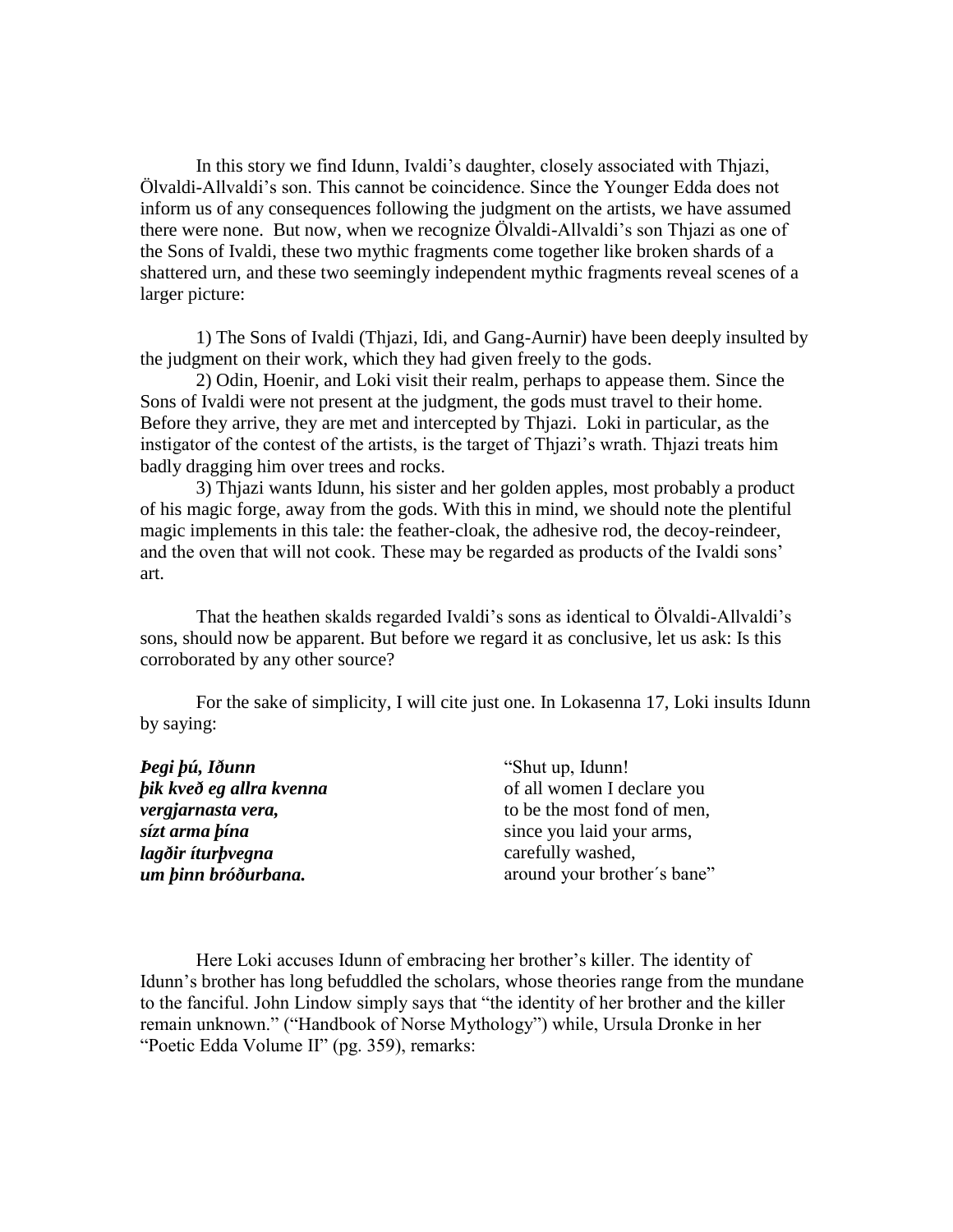―Loki is upbraiding Iðunn for a mythological situation in which she found herself. As goddess of the constantly renewed spring of life, Iðunn belongs to the same mythologem as the Vanir. They took as consort their brother or sister. If this marital custom applied to Iðunn, the husband who was killed in the seasonal contest for possession of her would be her brother, and the winner of her, her "*bróðurbani*" (brother's bane). …The situation Loki castigates here in relation to Iðunn cannot be relevant to Bragi. He has just been mocked for martial cowardice; he cannot now be seen as the May-Queen winning champion."

Why Dronke identifies Idunn with the "May Queen" is uncertain, and moreover unnecessary, since a far simpler answer lies close at hand.

Idunn's lover is not named, but Loki adds that she washed her arms white, a detail only she and her lover would know. We should consider that he makes similar accusations against Sif and Skadi in the same poem. He says directly that he was their lover. (Lokasenna 52, and 54). To Sif, he says:

| einn ek veit,                 | "but one I know,                    |
|-------------------------------|-------------------------------------|
| svá at ek vita bikkjumk,      | and, I think, know him well,        |
| hór ok af Hlorriða,           | was whoring and on Hlorridi (Thor), |
| ok var þat sá inn lævísi Loki | and that is the wily Loki."         |

We are not told elsewhere that Loki ever seduced Sif or Idunn. But from the available sources, it's clear that he certainly has had the opportunity. He once got close enough to Sif to cut off all her hair (a sign of adultery in old Germanic culture; Tacitus, Germania 19), and, when he stole into Thjazi's abode and changed Idunn into a nut, he presumably was alone with her. Whether his accusations are true or not, Loki can claim to have been these goddesses' lover with impunity. Only he and they know what happened when they were alone. Thus he is free to say what he would like. Therefore, in all probability, when Loki says that Idunn embraced her brother's murderer, he means that she embraced him. This interpretation is consistent with the thrust of his other boasts. The detail of her arm-washing, adds weight to this conclusion. Since Idunn is the daughter of Ivaldi, it stands to reason that Loki murdered one of the famous artisans, the Sons of Ivaldi

In Lokasenna, Loki admits to only two murders. To Frigg, he admits that he is the reason that "Baldur is no longer seen riding to halls," (Lokasenna 28) and to Skadi, he admits being "the foremost when your father was slain" (Lokasenna 51). Skadi's father is well-known to have been the giant Thjazi. Other sources confirm that Loki brought about the death of Thjazi, Allvaldi-Ölvaldi's son, by luring him in hot pursuit to Asgard, where he would ultimately die in a fire raging around Asgard's wall. We have no indication whatsoever that Baldur was Idunn's brother, thus we are left with Thjazi, providing further circumstantial evidence that Thjazi is Idunn's brother, whom Loki, her supposed lover, helped murder.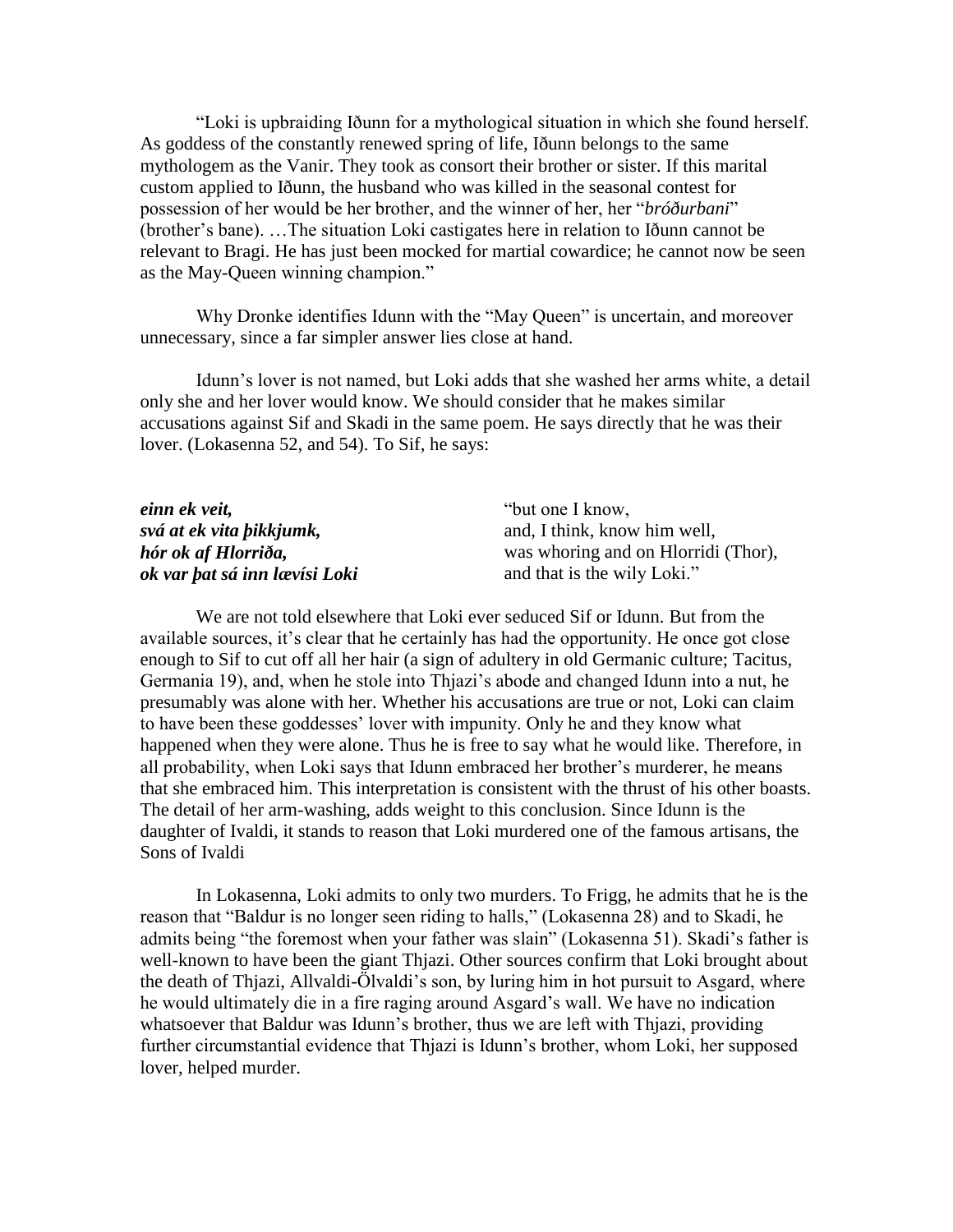Still there is room to doubt. One may ask, how can Idunn and Thjazi be siblings, if Idunn is an elf and Thjazi is said to be the kin of giants?

Haustlöng provides a clue. In verse 13, Thjazi is referred to as "the son of Greip's wooer". Greip is the name of a giantess. Thus Thjazi is the son of a giantess. Thjazi's father, Ivaldi, was her wooer. Going back to Hrafnagaldur Óðins 6, recall that Ivaldi had two sets of children, a younger set and an older set. Idunn is the youngest of the older set. The younger set therefore seems to have been produced by Ivaldi's union with a giantess. Thus the Sons of Ivaldi are half-giant and half-elf, while Idunn and her full-blooded siblings are pure elf.

That the gods held Thjazi in high esteem is made clear by the fact that either Thor or Odin made stars of his eyes. (Skáldskaparmál 56, Hárbardsljóð 19). Thor also bestows a similar honor on his friend Aurvandil (Skáldskaparmál 17), whom he rescued from the Elivagor on his return from Jotunheim. When he discovers that Aurvandil's toe was exposed and became frostbitten, Thor broke it off and threw it into the heavens, where it became a new star. Thor honors Thjazi in a similar manner. That Thjazi's daughter Skadi is allowed to choose a husband from among the Aesir as just compensation for her father's death, also points in this direction. Thjazi's death represents a special case. If not, we should expect a steady stream of giantesses appearing at Asgard's gate demanding such compensation.

By what all has been stated above, it is evident that for a time, the Sons of Ivaldi were the friends of the gods, and then for a time they were their enemies. This interpretation sheds light on the events of Hrafnagaldur Óðins. Which tells us that while Idunn was absent from Asgard (when she fell out of Yggdrasil, as an apple falls from a tree), she joined their cause:

| The divinities see        |
|---------------------------|
| Nauma (Idunn) grieving    |
| In the wolf's home        |
| Given a wolf's skin       |
| She clad herself therein, |
| Changed disposition,      |
| Delighted in guile,       |
| Shifted her shape.        |
|                           |

Since we know only one myth, regarding a time when Idunn was absent from Asgard, the poem no doubt describes the time Idunn spent with her half-brother Thjazi, a time when she joined his plan of revenge against the gods. The duties of her bloodobligation demand that she do so. Considered in isolation, this poem has been thought obscure, but no longer if we consider it within the context of the corpus of poetic and prose sources, which reveal the relationship between Idunn and the Sons of Ivaldi.

In this light, let's take a closer look at Hrafnagaldur Óðins: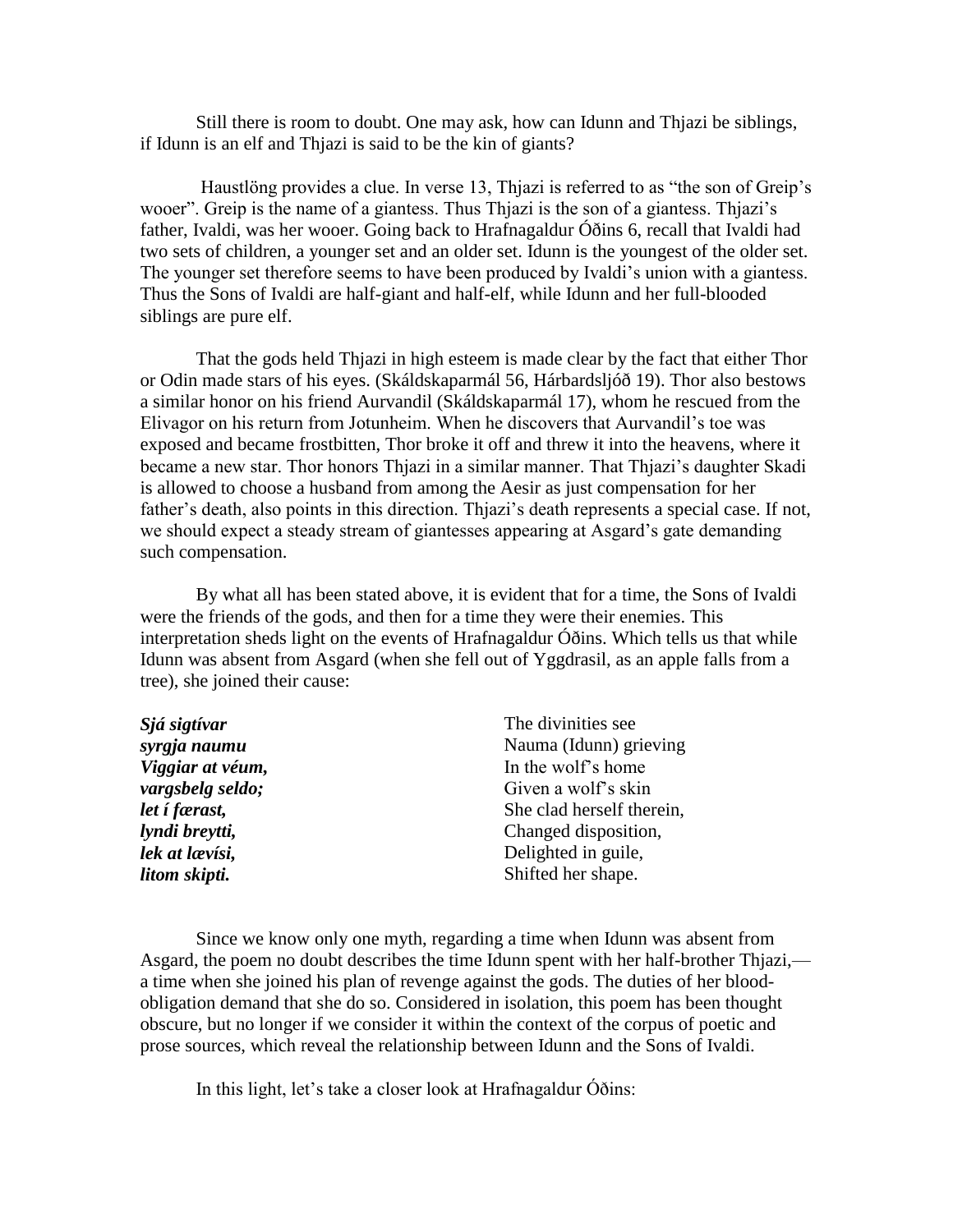The poem begins with a catalog of mythic beings, presumably the observations of one of Odin's ravens as it flies through the worlds:

|               | Alföður orkar Allfather works, |
|---------------|--------------------------------|
| álfar skilja, | Elves understand               |
| vanir vitu    | Vanir know                     |
| vísa nornir   | Norns reveal, etc.             |

Interestingly, the verb associated with the elves here, *skilja*, "understand" literally means "to separate (one thing from another)". Other meanings include "to divorce, to cut off, to sever". If we interpret the poem as the story of the elves severing their friendly relations with Asgard, both meanings are relevant.

Immediately afterwards, a dire scene unfolds. The Aesir suspect that "evil wights" have confounded the weather with runes, Urd is appointed to protect Mimir's well from the cold; the sun, here represented by her horse Alsvidr, begins to fail; and the "ruin of men" is feared.

| Stendur æva       | Earth and Sun                   |
|-------------------|---------------------------------|
| strind né röðull  | cannot stand firm,              |
| lofti með lævi    | malignant winds (corrupted air) |
| linnir ei straumi | do not cease                    |

The cause of these maladies is identified in verse 10:

| Galdur gólu      | They chanted galdur       |
|------------------|---------------------------|
| göndum riðu      | rode on wolves            |
| Rögnir og Reginn | Rögnir and Reginn         |
| að ranni heimis  | against the world's house |
| hlustar Óðinn    | Odin listened             |
| Hliðskjálfu í    | in Hlidskjalf.            |

Here the culprits are designated as Rögnir and Reginn, terms usually reserved for the gods themselves. This is reminiscent of terms used for the elves, which include *tíva*, gods (Hávamál 159). That the gods are not meant here however is made clear. Odin listens in Hildskjalf, his observation tower in Valhalla, as the beings, called "evil wights" in verse 2, sing magic songs "against the world's house." Clearly these are enemies of Midgard, the "house" built by the gods from Ymir's remains (cp. Völuspá's *salar* and *húsi*, 2 & 17). They "ride on wolves", a common attribute of sorcerers and giantesses. Since we find Idunn in wolf-form (verse 8), we may also infer a sexual connotation here. Their songs have a devastating effect on the weather. While this occurs, Idunn, "the youngest of Ivaldi's elder children", "dwells in dales". There she is wrapped in wolf-skin and changes her disposition "delighting in guile".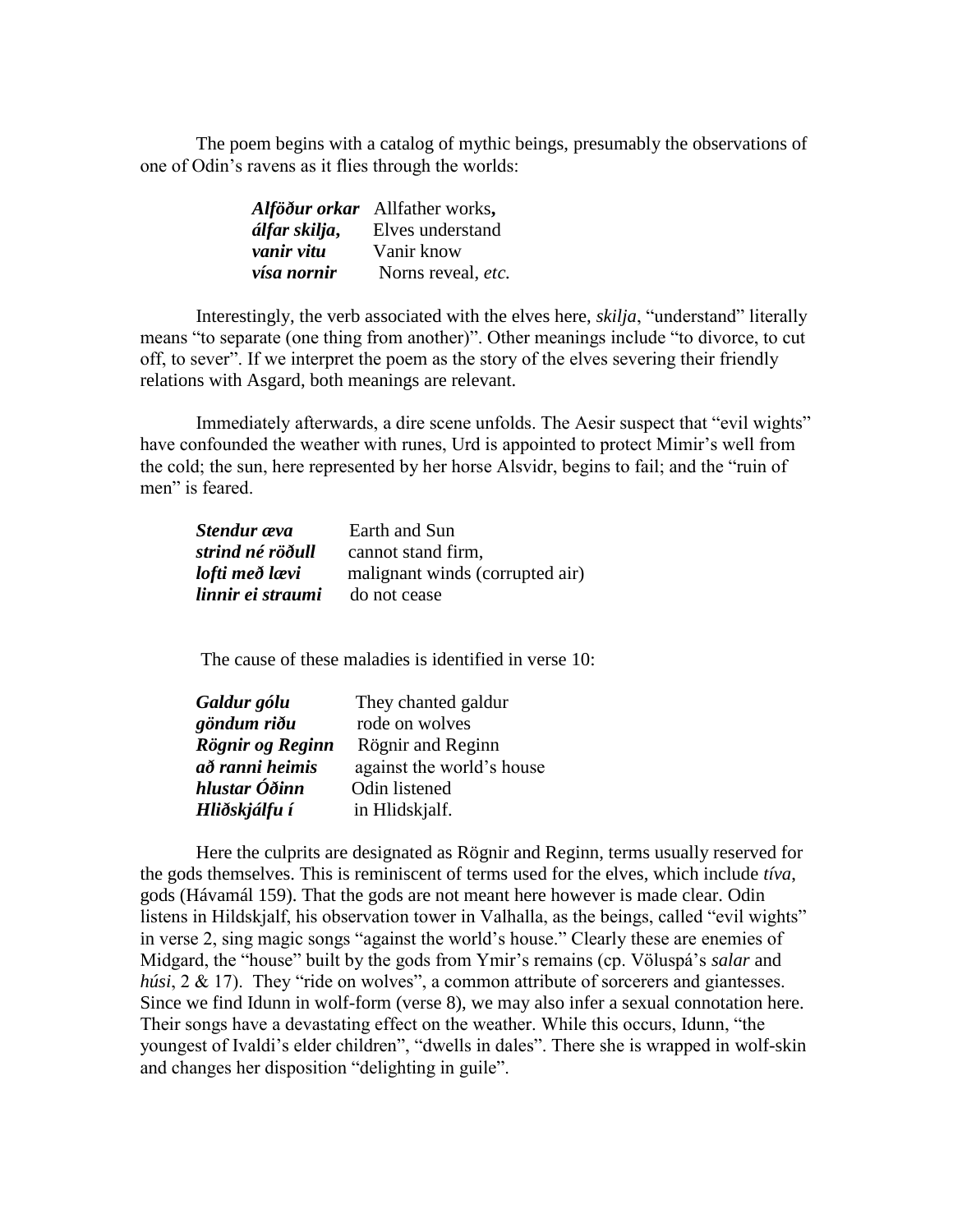Several elements of this poem hark back to the mythic story of Idunn and Thjazi found in Haustlöng. First Idunn is called *forvitin*, a word meaning both curious and prescient. The meaning "curious" may refer to the story told by Snorri of how Loki lured Idunn from Asgard. He said that outside of Asgard, she would find some apples worth having, and told her to bring hers for comparison. Certainly she was curious enough to follow him.

Both names Rögnir and Regin are also found associated with Thjazi. In Haustlöng 4, Thjazi is designated as *ving-Rögnir vagna*, "the Rögnir of the wing-cars", and in verse 12 as *leikblaðs reginn fjaðrar*, "the Regin of the feather's swinging leaf-blade (i.e. wing). Both of these designations probably refer to the fact that he is cloaked in eagle-guise, but may also allude to his creation of additional bird-guises, such as Frigg and Freyja's falcon-guises, and the dresses of the swan-maidens found in Völundarkviða. As an artist friendly to the gods, his art would seem like the natural origin of such items. Ironically then, Loki lures Thjazi to his death using one of these guises against him, Freyja's falcon form. As in Hrafnagaldur Óðins, the names Rögnir and Reginn are associated with a dangerous enemy of the gods. In Haustlöng 6, the poet refers to Thjazi as *dolg ballastan vallar*, "earth's mightest foe", a designation which corresponds well with the "evil" wights" of Hrafnagaldur Óðins, who confound the weather with runes.

Taken together, what underlies these mythic fragments appears to be a larger tale regarding the elves, Ivaldi's sons, and how Loki turned their friendship and generosity into enmity for the gods. Thus we find a group of brothers, who are smiths, filled with thoughts of revenge, and who now hate the gods and seek to destroy their creation. A similar situation occurs in Völundarkviða, the tale of perhaps the most famous artist in all Germanic lore: Völund (Wayland Smith). Traces of his myth can be found in personal names recorded as far back as the seventh century in Germany, as carved scenes on an eighth century whalebone chest, and as references in several Anglo-Saxon poetic sources including Beowulf that can be dated prior to 900AD, as well as in recorded place-names. In Scandinavia, a reference to Thjazi as grjót-Niðað in Haustlöng, composed in the  $10<sup>th</sup>$ century, demonstrates that its poet Þjólfr of Hvin knew some form of the legend.

First it should be noted that Völundarkviða's position in Codex Regius has always been questioned by the scholars. It was firmly included by the scribe within the mythological lays. However, since the poem does not seem to refer to any known story of the gods, scholars have long wondered why this seemingly heroic poem was placed so. An examination may reveal the answer.

Völundarkviða relates the tale of three brothers, Völund, Egil, and Slagfin sons of a Finnish king, who live in a land referred to as the Wolfdales.

After a time, they are joined by three swan-maidens: Alvit (also called Hervör), Ölrun, and Svanhvit (also called Hladguð). But after eight winters, the swan-maidens are overcome with longing, and in the ninth they leave. Egil and Slagfinn pursue them, leaving Völund alone in the Wolfdales. In time he is captured by Nidhad and his men,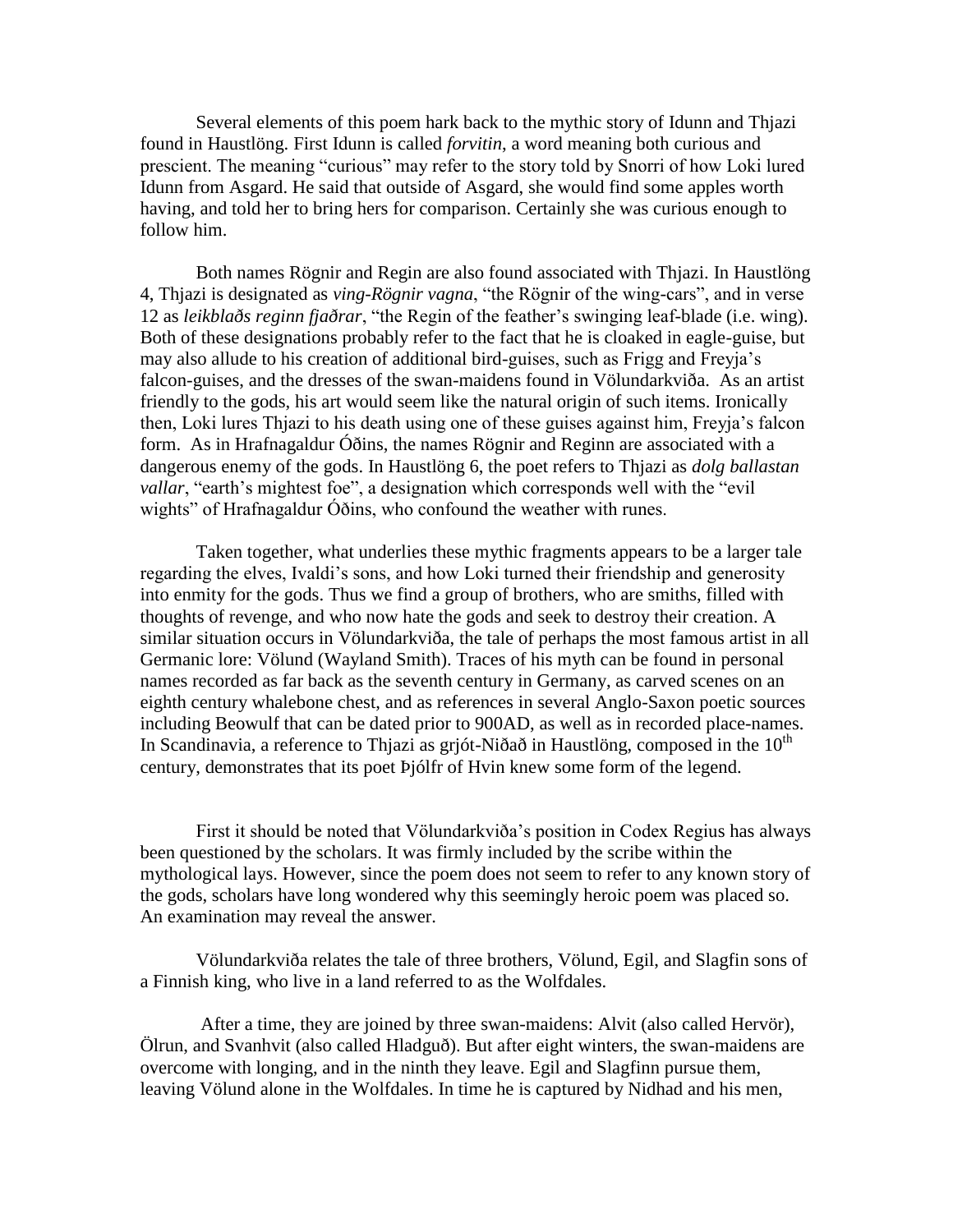hamstrung, and imprisoned on an island. Völund forges treasures for Nidhad, but his thirst for revenge is not assuaged. He secretly kills two of Nidhad's sons, and makes goblets of their skulls for the king to drink from, jewels of their eyes, and brooches of their teeth for the queen. He plys Nidhad's daughter with strong drink and then rapes her. He secretly fashions a bird-guise, which he uses to escape, and before flying off, reveals his acts of revenge to Nidhad, after making him vow he will do his daughter and the child she carries no harm.

Several points of contact connect Völundarkviða with the mythic fragments mentioned above.

Foremost, Völund is called "elf-prince" and "master of elves" (álfa ljóði, vísi *álfa*, verses 11, 14 and 32) , like Ivaldi's children, who are referred to as *álfa ættar*, of the race of elves (Hrafnagaldur Óðins 6.) Like them, Völund forges magic implements. In Völundarkviða, he makes a sword to which he applies all his cunning, and in a land where there is no gold, he produces 700 rings. Since only one of these rings interests Nidhad, we might suspect Völund has forged a ring like Draupnir, which replicates itself periodically. In captivity, he turns the eyes of Mimir's young sons into jewels, and later devises a winged-guise to make his escape. After noting "significant resemblances" between the elves of the Eddaic poems and the Ribhus of Sanskrit Rigveda, which both derive from a common Indo-European root, Ursula Dronke writes:

―I would suggest that the titles of Völundr, *álfa ljöði*, *vísi álfa*, relate to an old tradition in which *álfar* were subtle smiths before the popularity of the dwarfs as underground metal workers made the elves' title forgotten."

The name of Völund's home in exile, the Wolfdales, alludes to Idunn's home once she has "fallen out of" Yggdrassil, as described in Hrafnagaldur Óðins 6. There Idunn is said to "dwell in dales", when she dons "wolf-skin". The brothers are also said to "ride wolves". The poet all but says "Wolf-dales."

The three brothers are presented as skiers and hunters, traits associated in our mythology most closely with Thjazi's daughter Skadi and Sif's son, Ull. In Haustlöng 7, Skadi is referred to as *öndurgoðs* , the ski-goddess. In Völundarkviða, Völund hunts bear on skis, and when the swan-maidens depart, Egil and Slagfinn set off on skis after them. That they are called sons of a Finnish king in the prose introduction, also points in this direction. Finns are well-known as skiers and sorcerers from the sagas and law-codes of Iceland and Scandinavia. Similarly, Haustlöng 3 calls the meat the Aesir catch near Thjazi's home a *tál-hreinn*, a decoy reindeer, an animal herded by the Finns even in modern times. In geographic terms, the Finns lay between the Scandinavians and the Arctic Ocean beyond which the giants were thought to dwell, east and north of Scandinavia. In mytho-historic terms, the elves and Finns were therefore equated.

In regard to the traditions concerning Völund's parentage, we should also take into account Thidrek's Saga, an Old Icelandic prose account of the broader Völund legend based on German poetic sources. There the smith Velent (Völund), is depicted as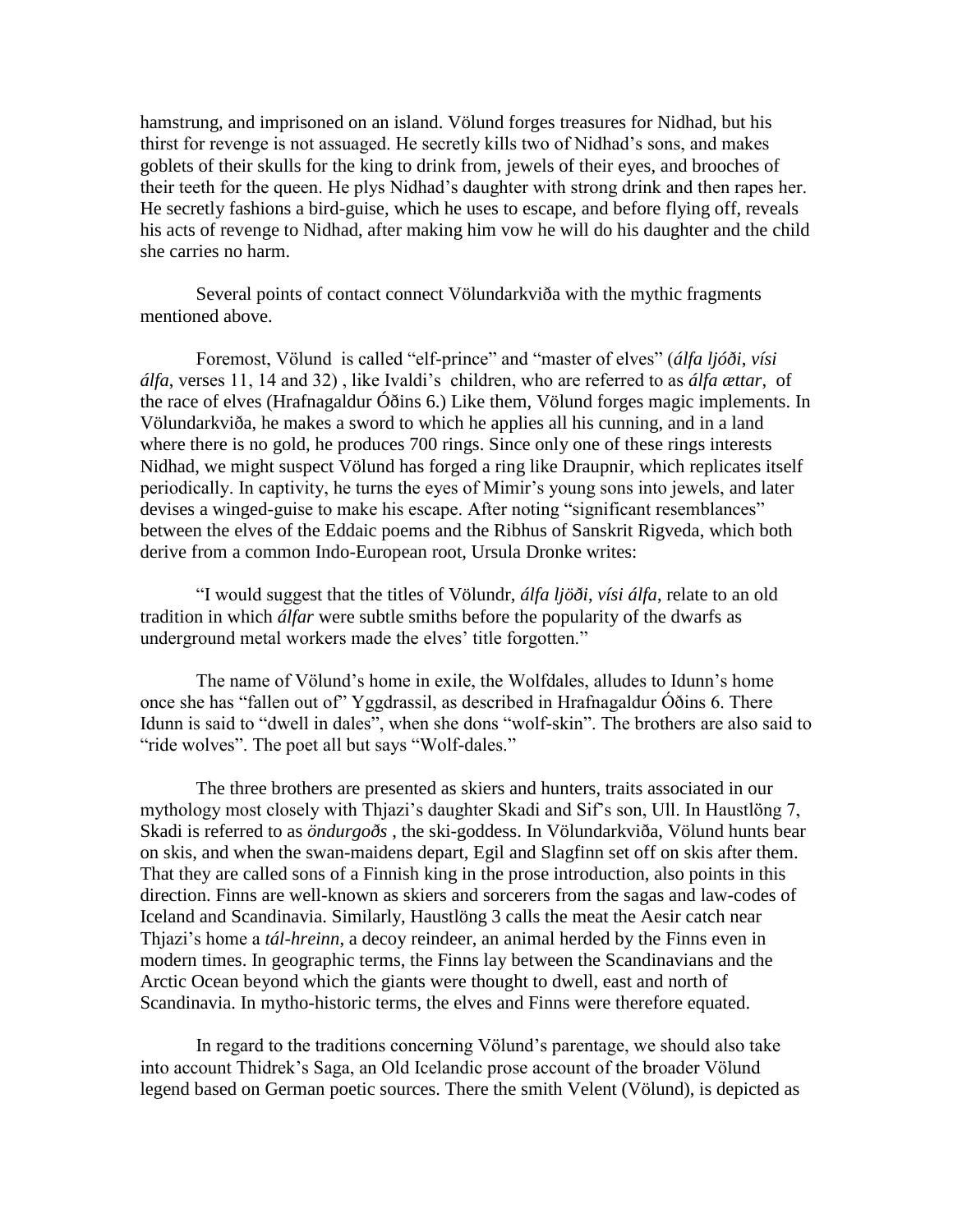half-giant, the son of a giant and a mermaid. His father is named Vati (perhaps a contraction of -Valdi?). Thus we have the same 'confusion' surrounding Völund's birth as we have surrounding Thjazi's. He seemingly is an elf and a giant at the same time. The physical proximity of lands of the mythic giants and elves likely fueled the imagination in regard to such relationships between the two tribes.

Like Thjazi, whose father was said to be rich in gold, Völund laments in verse 15: ―I remember that we owned a greater treasure when we were a whole family in our home," he then refers to the swan-maidens as his kin, although the exact relationship is unclear. From Hrafnagaldur Óðins, we learn that at least one of his female companions is his half-sister Idunn.

In Haustlöng 9, we find Thjazi designated as *grjót-Niðuð*, "Nidhad of the stones." Scholars have long considered this an unmistakable reference to the Völund myth. Most recently, Ursula Dronke observes: "The source for his kenning can only have been the legend of Völundr" (Poetic Edda II, page 272). Similar kennings for giants in other poems include *berg-Þórr*, and *grjót-Moði*. Here Thjazi is designated as "Nidhad of the stones", Nidhad being the famous foe of Völund.

In Völundarkviða, special attention is paid to Völund's eyes. First he is called "weather-eyed", *veðeygr* (verse 10). Later when Völund is captured in Nidhad's snare, his eyes are said to "glisten" when he sees his sword in Nidhad's belt, and his ring on the arm of Nidhad's daughter (verse 17). In light of Hrafnagaldur Óðins description of Rögnir and Regin raising malignant winds with galdur chants, the term "weather-eyed" finds significance. Certainly as a conjurer of foul weather, Rögnir kept his eyes on the weather. And since we know that Thjazi's eyes were changed into stars, that Völund's eyes are referred to as "glittering" most likely alludes to this well-known mythic feature.

Although Völund exacts terrible revenge by the end of the poem, killing two of Nidhad's sons and raping his daughter, when Völund flies away, he boasts that he has now avenged all of his injuries except one (verse 28). What this unavenged injury is however remains a mystery. Scholars such as Ursula Dronke, who discusses this verse at length, find it problematic enough to emend Völund's words to say "Now I have avenged my injuries-- not one, but all of the envious snares." Other translators have not been so liberal, but the problem remains: What affront is there left for Völund to avenge? If we accept Völund as the name of a Son of Ivaldi, whose works are judged inferior to that of Brokk and Sindri, the answer is clear. His reputation as a master smith remains tarnished. To learn how that grave insult is avenged, long after Völund's death, we need only follow the fate of the sword taken from him by Nidhad, something beyond the scope of this article.

Yet, even though Völund and his brothers can be identified as the Sons of Ivaldi, the identity of the swan-maidens remains elusive. Again, a comparison of the poetic fragments yields fruit.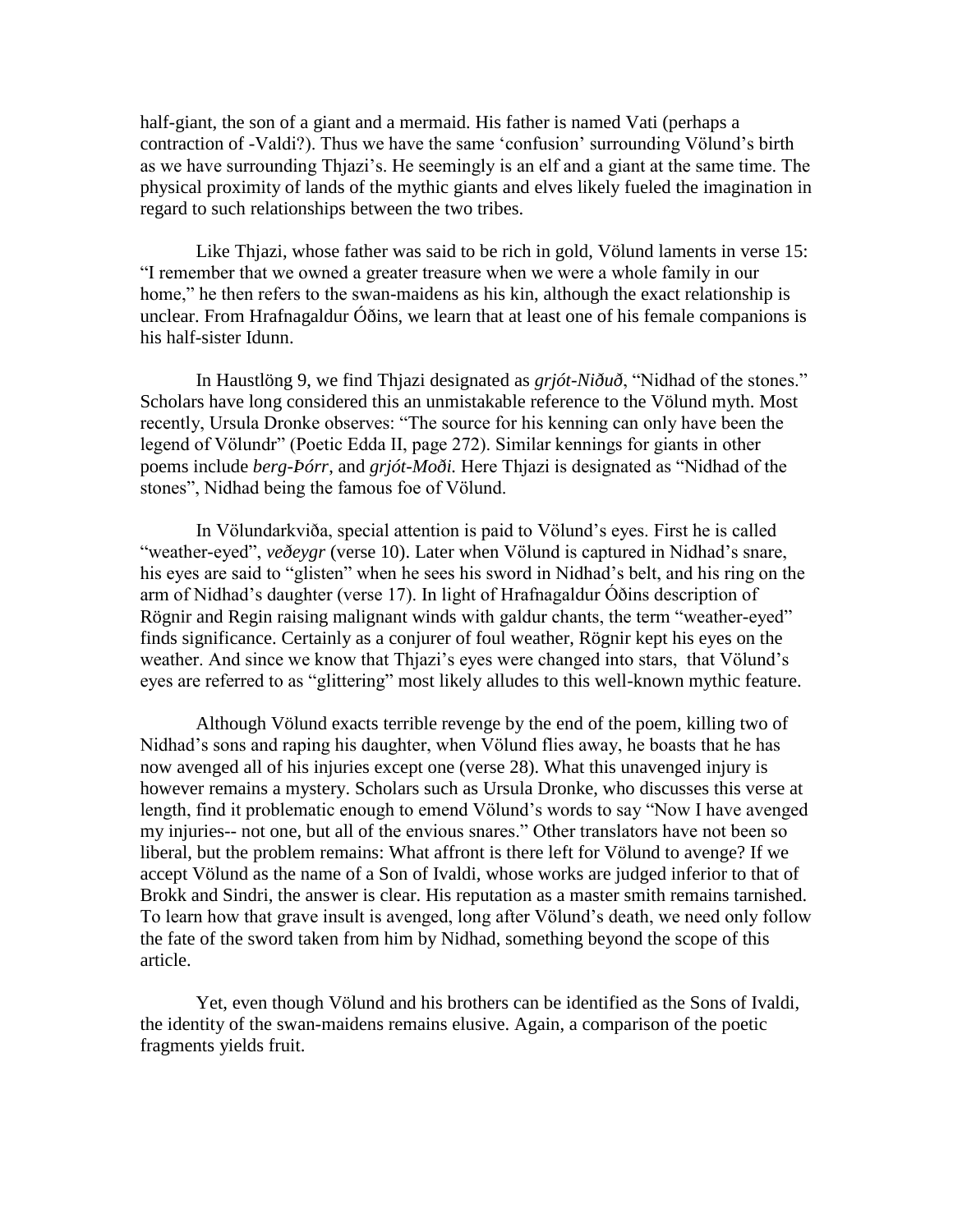In both Völundarkviða and Hrafnagaldur Óðins, the women who reside with the artisans in exile are unhappy. Völundarkviða says they "ached with longing", while Hrafnagaldur Óðins informs us that "Nauma (Idunn) was grieving", before she donned wolf-guise.

Verse 7 of Hrafnagaldur Óðins elaborates on this theme:

| Eirði illa      | Ill she endured                     |
|-----------------|-------------------------------------|
| ofankomu,       | the fall from above                 |
| hárbaðms undir  | under the hoar-tree's (Yggdrasil's) |
| haldin meiði;   | trunk confined,                     |
| kunni síst      | disliked staying                    |
| að kundar Nörva | at Nörvi's daughters                |
| vön að værri    | used to better abodes               |
| vistum heima    | back home.                          |

Why would Idunn and her siblings, be discontent in the company of their brothers? To answer this, we must examine the nature of swan-maidens.

Swans are creatures accustomed to warmth and light. In the mythology, they are associated with Urd's well. Snorri informs us that all swans originate from a pair in Urd's well (Gylfaginning 16). In Völundarkviða 1, they are referred to as "southern maids" (*drósir suðrænar*); whereas in a loose verse by the skald Eilífr Gudrunarson preserved in Skáldskaparmál 52, we find Urd's well located in the south: "south at Urd's well", *sunnr at Urðrbrunni*. In Völundarkviða, the swan-maidens weave and when they fly off, it is to "fulfill fate",  $\ddot{\sigma}$ *rlög drýja*. (verses 1 & 3). Both images refer back to the Norns who weave the threads of fate on the loom of the sky.

In Hrafnagaldur Óðins and Völundarkviða, the women are clearly out of their element. The Wolfdales, according to the Anglo-Saxon poem Doer's lament are "wintercold". To arrive there, the swan-maidens must fly "from the south" (i.e. toward the North), through the Myrkwood (Dark-wood). Hrafnagaldur Óðins 7 states that when Idunn dwelt in "dales" wrapped in wolf-skin, that she was "at Nörvi's daughter's". Nörvi's daughter, according the Younger Edda is Night. Völundarkviða also depicts the brothers skiing and hunting by night in this terrain, and.when Nidhad and his men arrive, moonlight glistens on their shields. To live in this land, Idunn must doff her swan-guise, and don wolf-skin. Swan-maidens have no place there.

The poem Hrafnagaldur Óðins cleverly juxtaposes these two images: the warm well of Urd in the south, and the cold isolation of the Wolfdales in the north. Urd herself is designated as "the bearer of Gjöll's Sunna" *Gjallar Sunnu gátt*, a kenning simply meaning, woman. Gjöll's Sunna refers to the "fire of a river", i.e. gold. A gold-bearer is a woman. The river here is an underworld river, Gjöll, and the term for fire is an alternate name for the Sun, indicating warmth and light. A similar idea is contained in the verse that appoints Urd to guard the more northerly Oðrerir (Mimir's well), once the malignant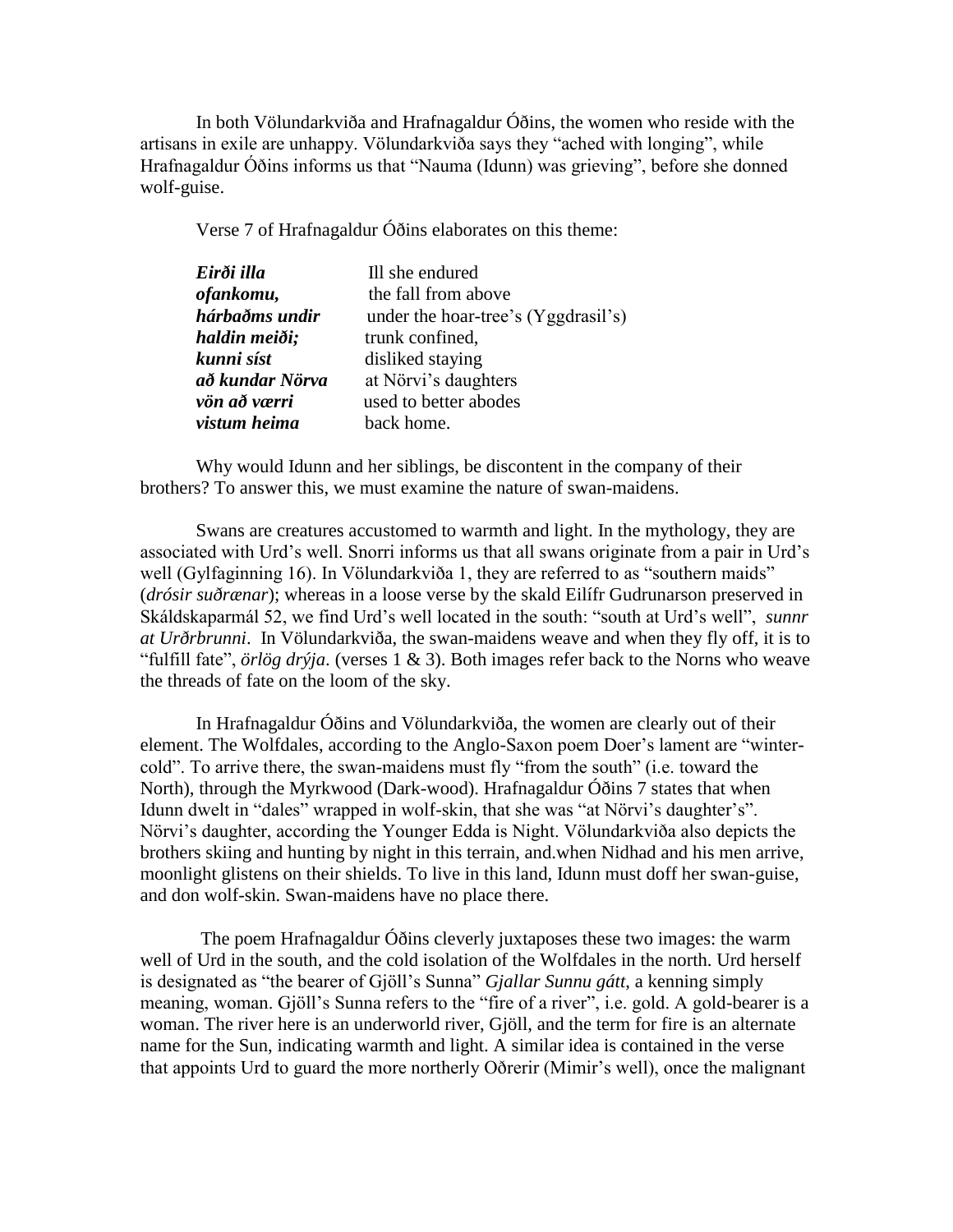winds start to blow from the north. Idunn and her sisters long to return to their native home in the south, and in time this longing causes them to leave their brothers.

It seems the poet who composed Völundarkviða set out to tell an episode from the lives of the Sons of Ivaldi, about the time when they were the enemies of the gods, and dwelt with their sisters in the Wolfdales, beyond the scepter of the gods'. Without this context, the poem has lost its significance for us, and we incorrectly ascribe it a place among the heroic poems. But when we recognize Völund and his brothers as the famous Sons of Ivaldi, we understand why the scribe of the Codex Regius placed this poem squarely among the mythological poems of the Elder Edda. It has its proper place there. This is not an isolated heroic tale, as current wisdom holds, but a central timber of a greater story arc, which explains the consequences of the judgment on the artists, wrought by the cunning Loki. We need only bring together the scattered fragments to see the image more clearly.

No one piece of evidence is the lynchpin that holds the entire argument together. Rather we have a confluence of ideas that all point in the same direction. We must remember that we are dealing with fragmentary sources, many of which make poetic allusions to events obscure to us, but undoubtedly well known to a heathen audience in oral story form, as the quotes by Dr. Kristjánsson which precede this investigation suggest.

As shown above, the source documents demonstrate a remarkable consistency of ideas throughout. They are more homogeneous than is popularly recognized. Without doubt, the old skalds had a clear vision of the characters that they were portraying. It is the ornament of their art, the use of complex kennings and wordplay that make it difficult for us, and the scholars who examine these poems to understand. The poet need not have stated things clearly, nor was he expected to, because he spoke of tales his audience knew well. There is every reason to believe that these myths existed in oral narrative forms, independent from any poetic treatments. The popularity of the Völund myth is well attested to in ancient times. It is we who have forgotten the details.